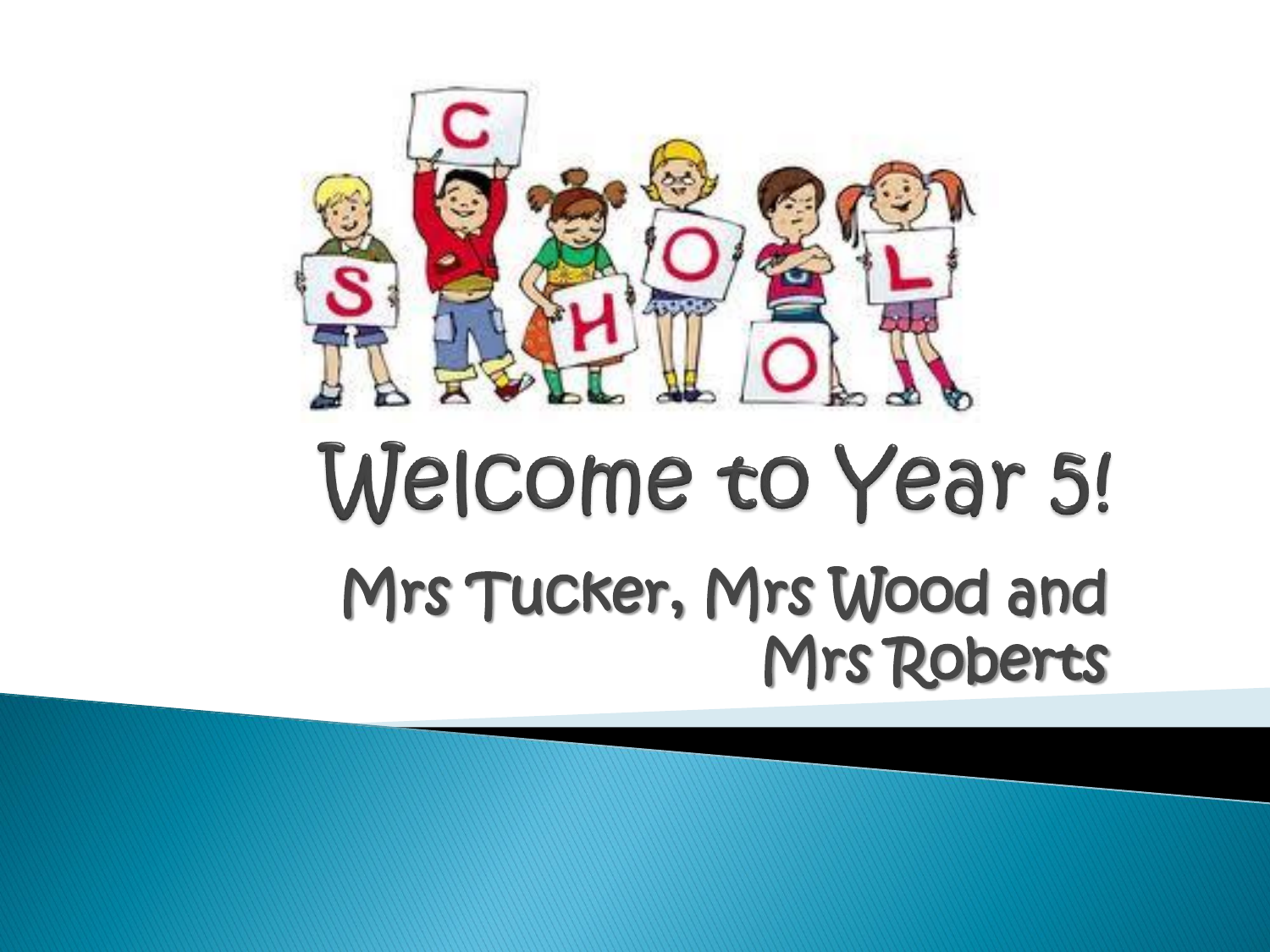# Mrs Tucker (Mon - Wed)

- **English – main fiction and nonfiction writing units**
- **Maths – number, calculation, fractions, etc**
- **Computing**
- **Science**
- **Art/DT**
- **PE**

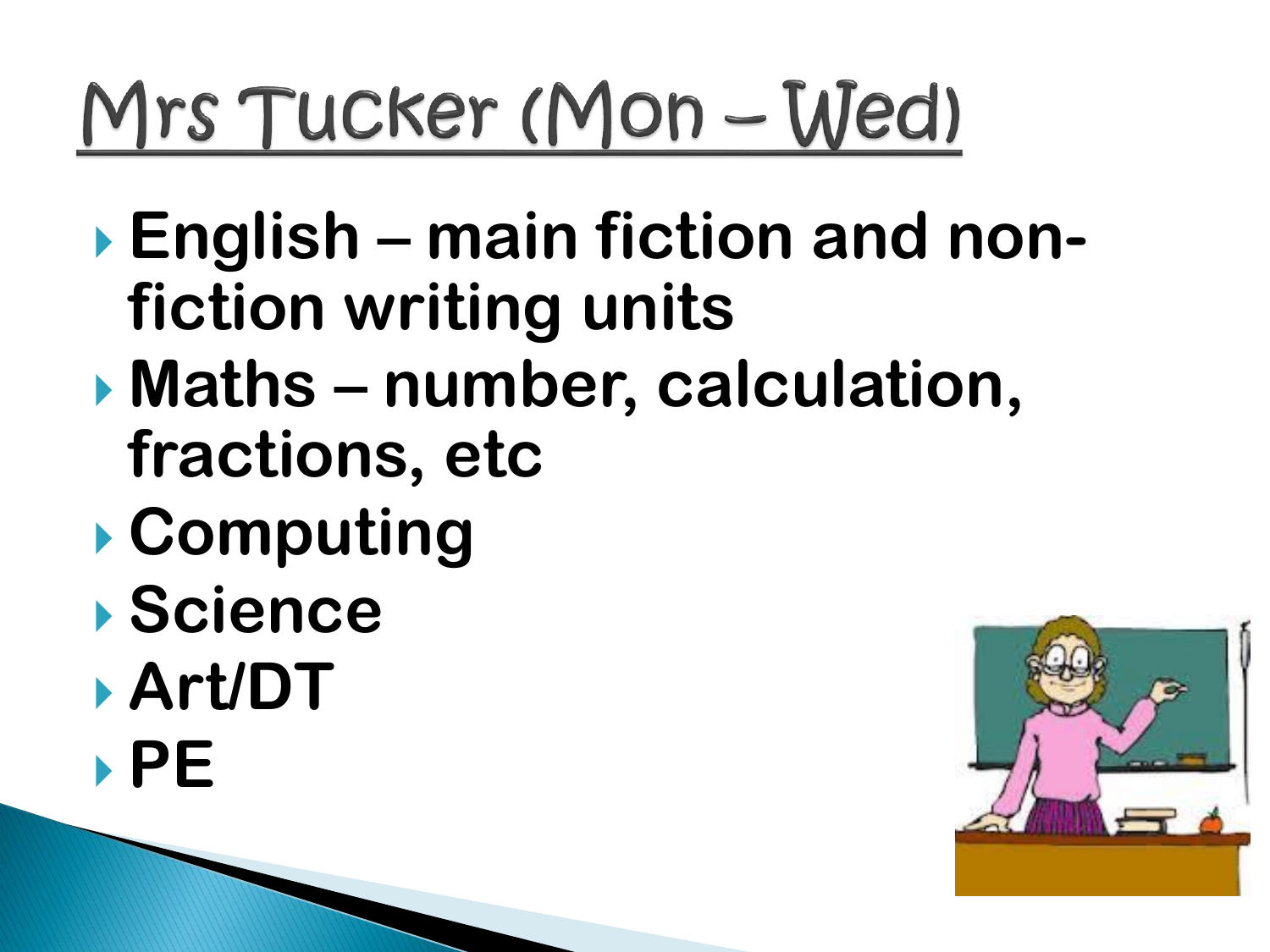# Mrs Wood (Thurs-Fri)

- **English – grammar and cross curricular writing**
- **Maths – geometry, measure, statistics, reasoning**
- **History/Geography**
- **RE**
- **French**
- **PSHE**

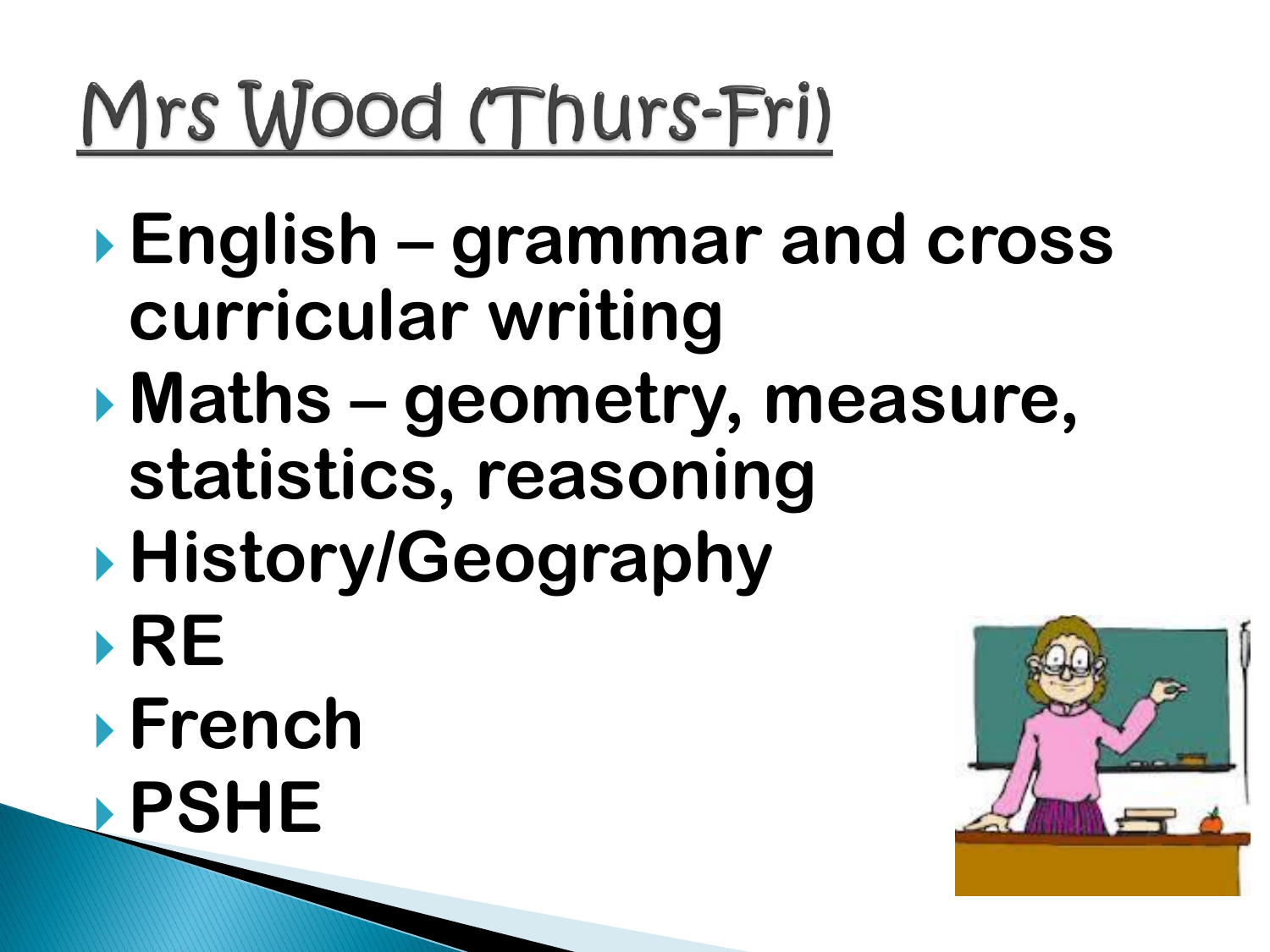# Year 5 Curriculum

- **Outline for the term is available through the Learning Links booklet**
- **RE: Understanding Christianity resource - Ten commandments. Current school value of equality.**
- **History and Geography – Ancient Egypt (Herts Museum loan box)**
- **▶ Science: Forces and Living things and their habitats**
- **Computing: Databases and ICT skills e.g. print screen**
- **Growth mind-set - independent learners, challenge themselves.**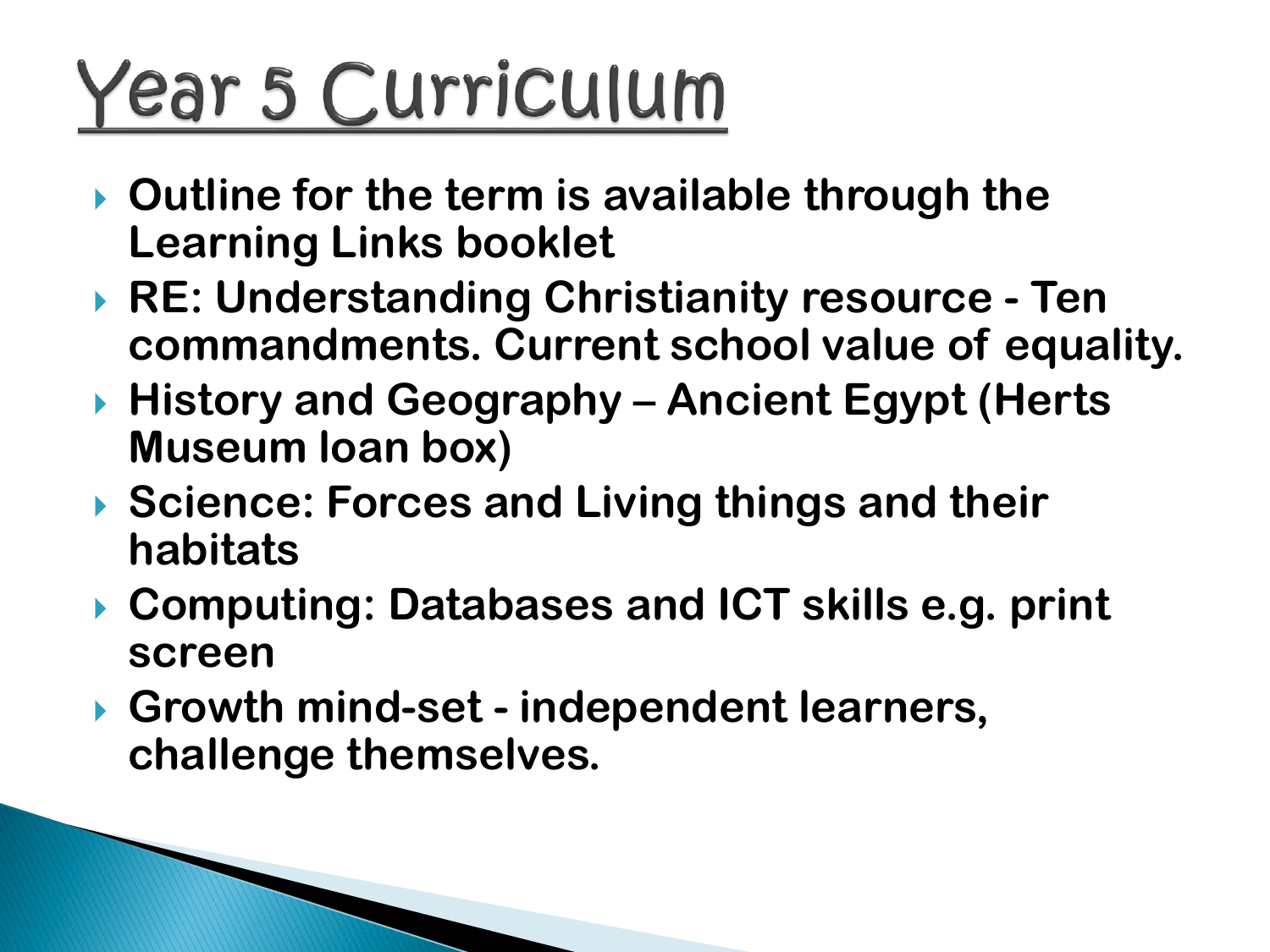### Reading

- **Reading regularly with comment/signature in their reading record**
- **Children are responsible for changing their book in the mornings or at a suitable time**
- **Guided Reading – whole class focus and fluency group**
- **Reading levels checked every term**
- **Focus on comprehension skills - What do you think will happen next? Why do you think this? Using evidence from the book to justify their thinking.**

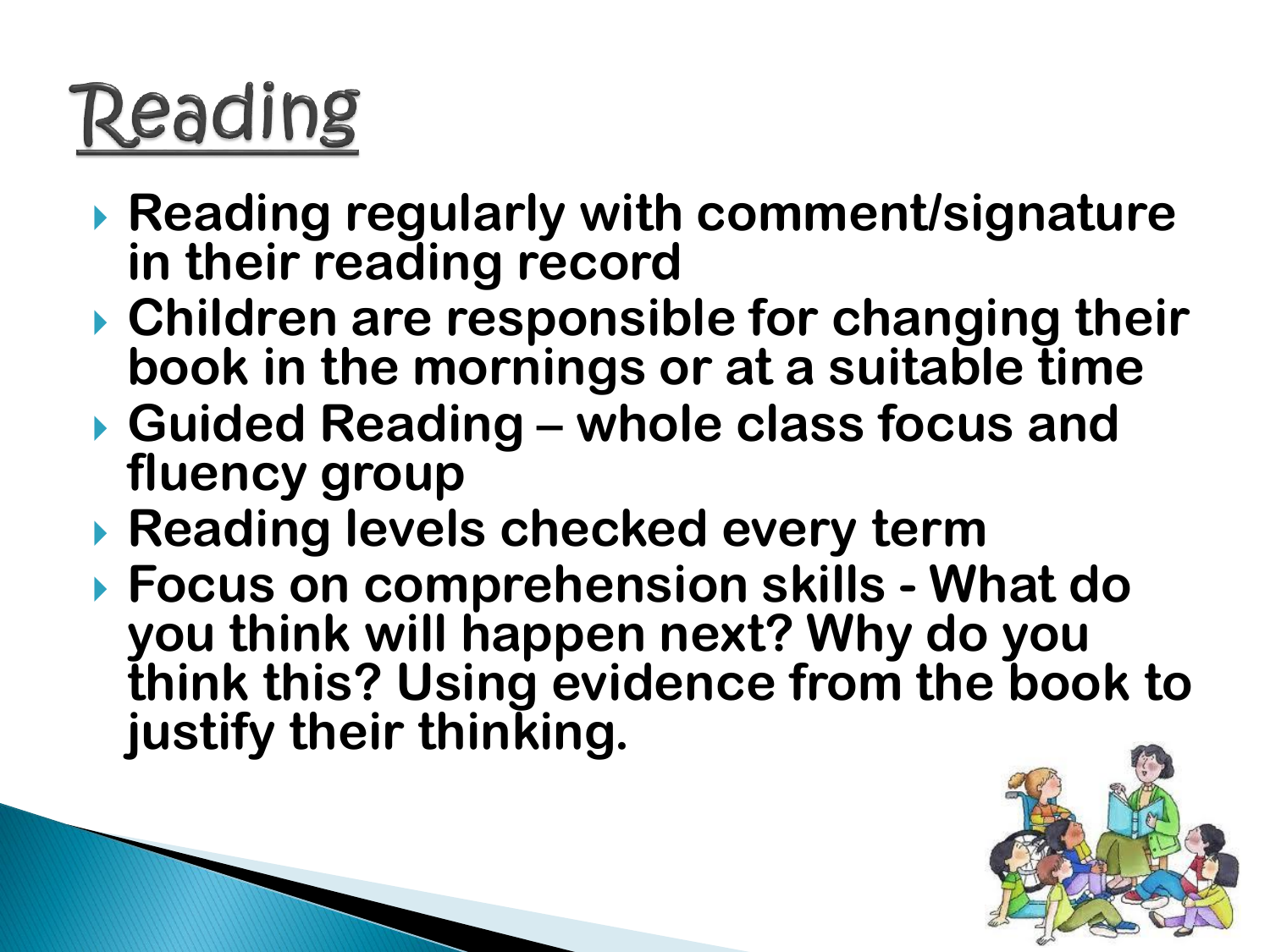# Homework



- **Please cover folders in sticky back plastic or cellotape if possible (and reading records)**
- **Set on a Thursday and handed in on a Tuesday - Maths and/or English/Topic**
- **Spellings sent home on a Thursday and tested on a Tuesday**
- **Times tables tested each week**
- **Please check quality of homework and support where necessary**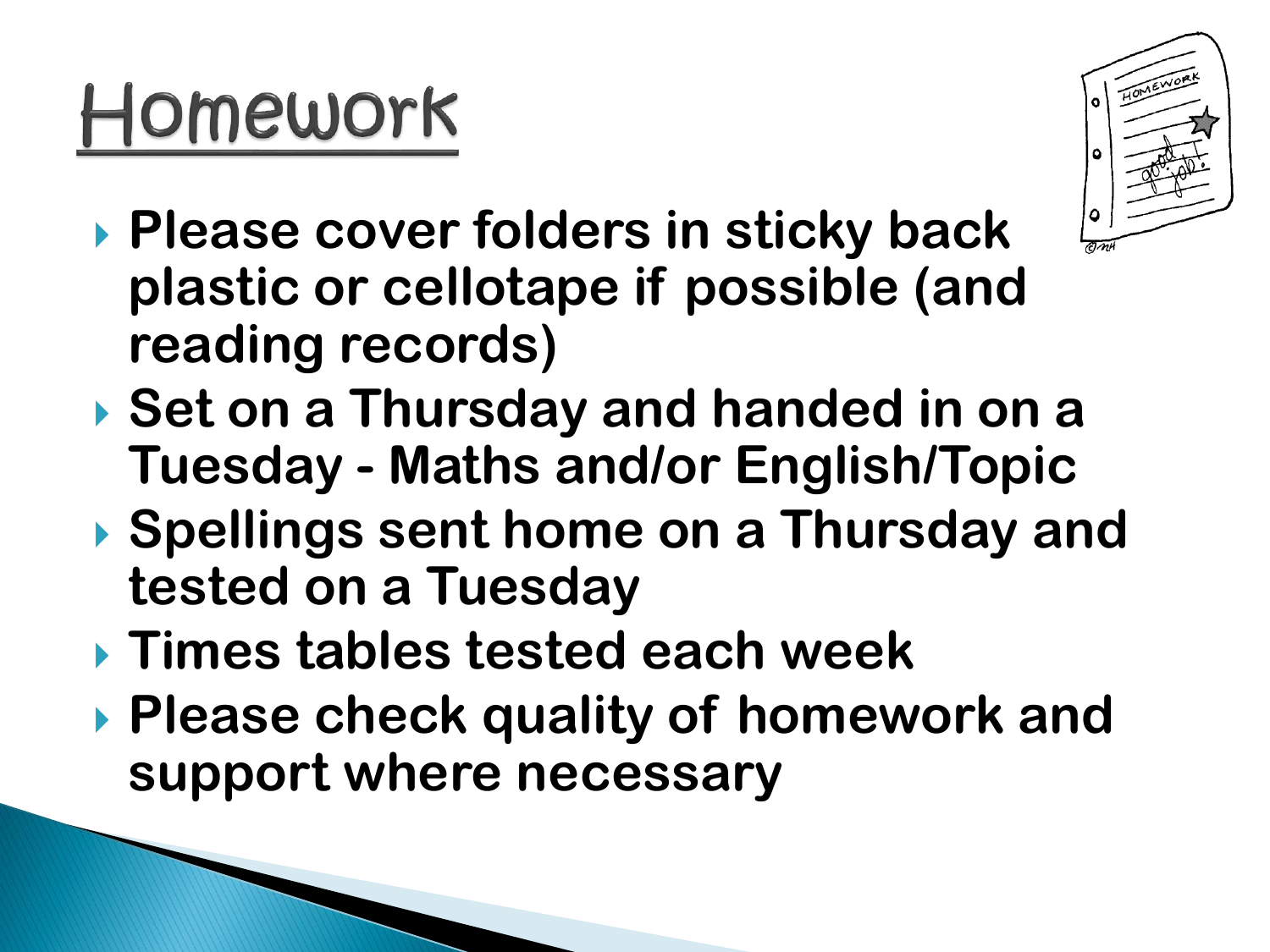# Word of the day



- **Developing vocabulary**
- **Children will be given a word to research at home ready to share with the class**
- **Encourages children to use a wider range of high level vocabulary**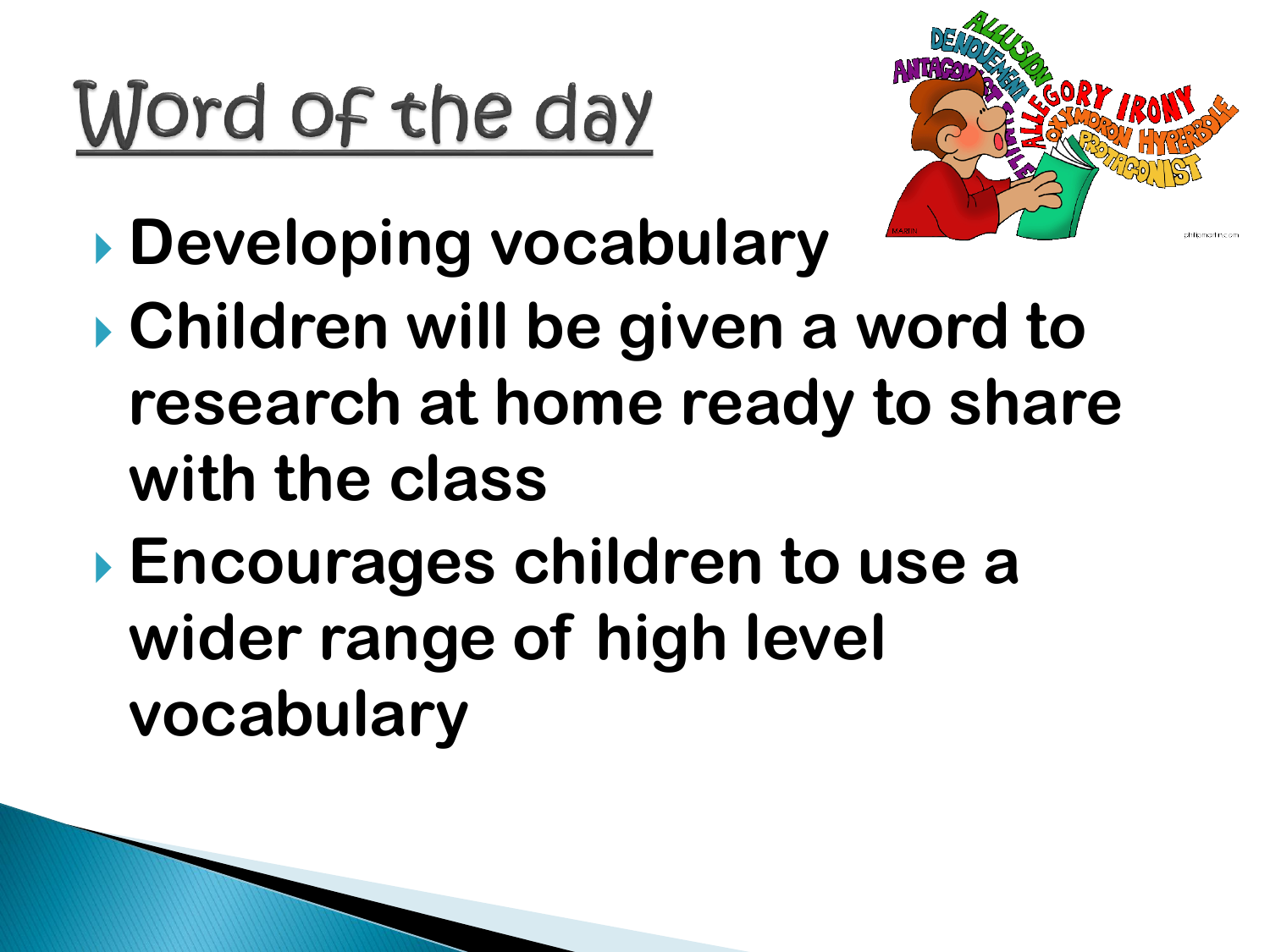### Games and PE kits

- **Please ensure your child has a separate games and PE kit – tape to cover earrings.**
- **Children must have appropriate footwear.**
- **PE kits are to remain in school throughout the week.**
- **Swimming on Fridays until Christmas.**
- **Games kits are needed on a Monday (although this may change on a half termly basis) – summer and winter kits are necessary as weather dependent!**

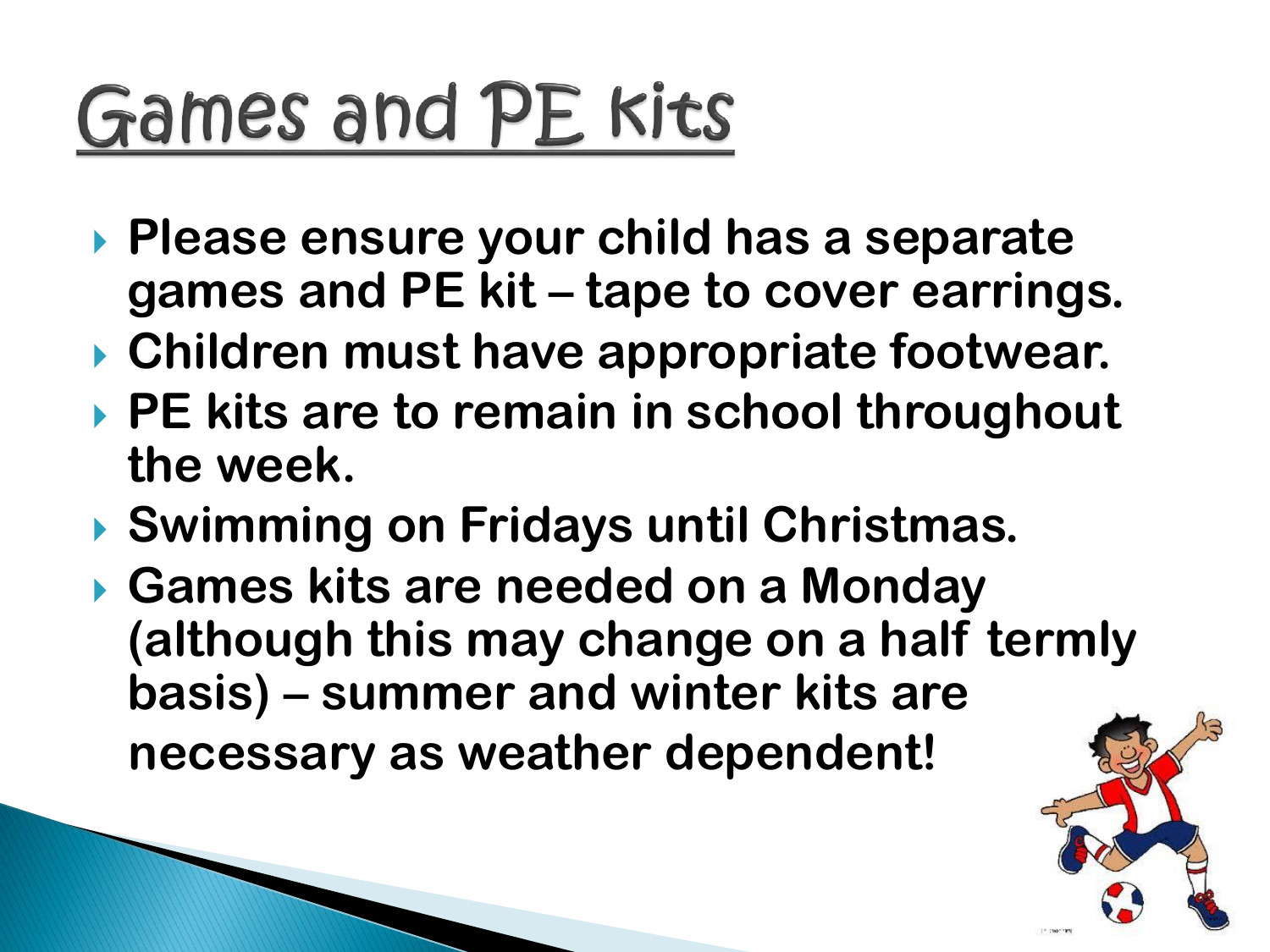#### Water and Snacks

- **Please ensure your child has a water bottle in school everyday**
- **Snacks must be fruit only (fresh or dried)**
- **No cereal bars, fruit winders, etc**

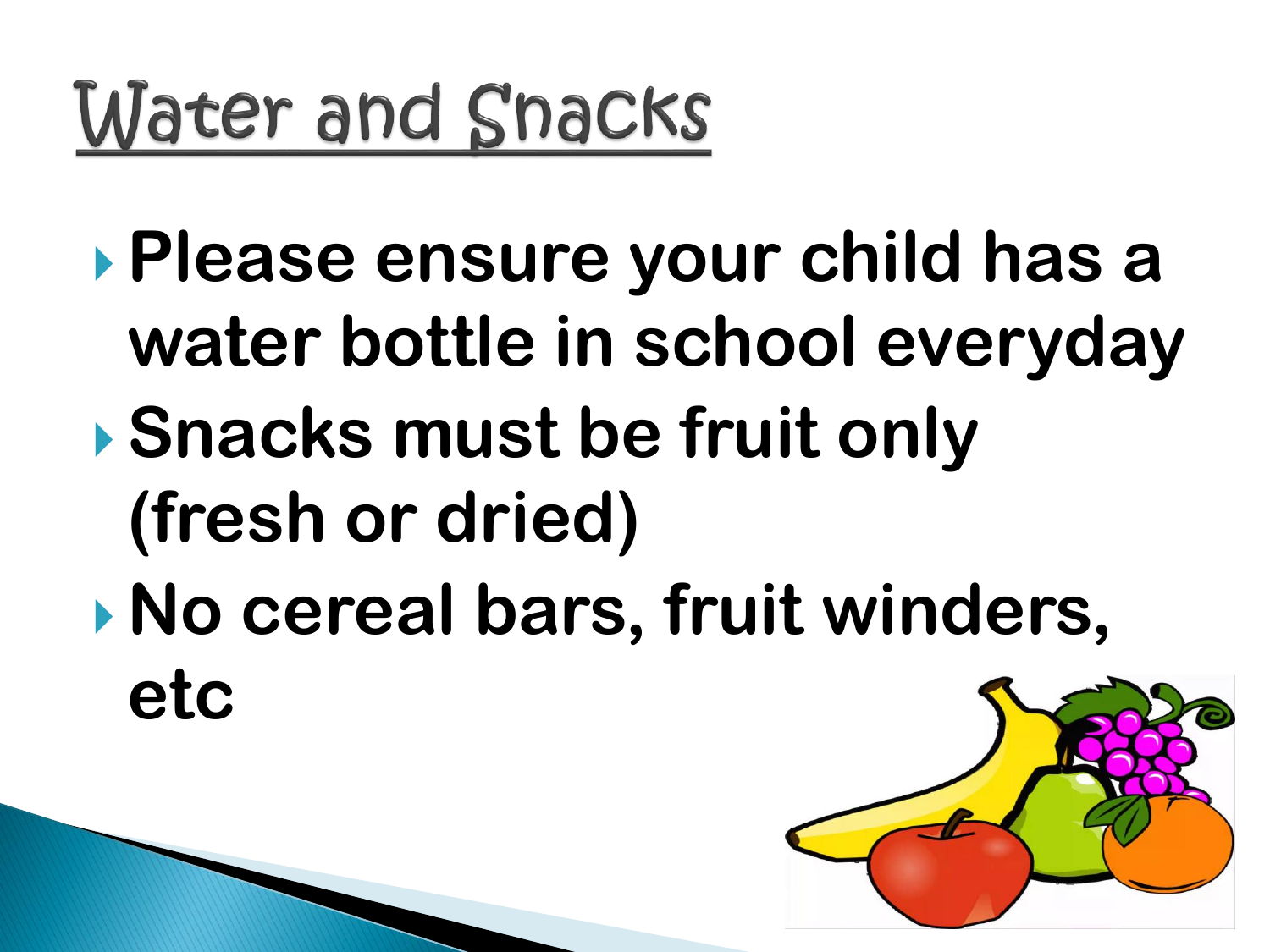### **SRE 'Changing Me'**

- **Content covered in the second half of Summer Term**
- **Around 5/6 sessions**
- **The majority of lessons are taught together, however some lessons are taught with boys and girls separated (puberty)**
- **This allows for a more open discussion**
- **Worry box throughout the sessions**
- **Some of the content…**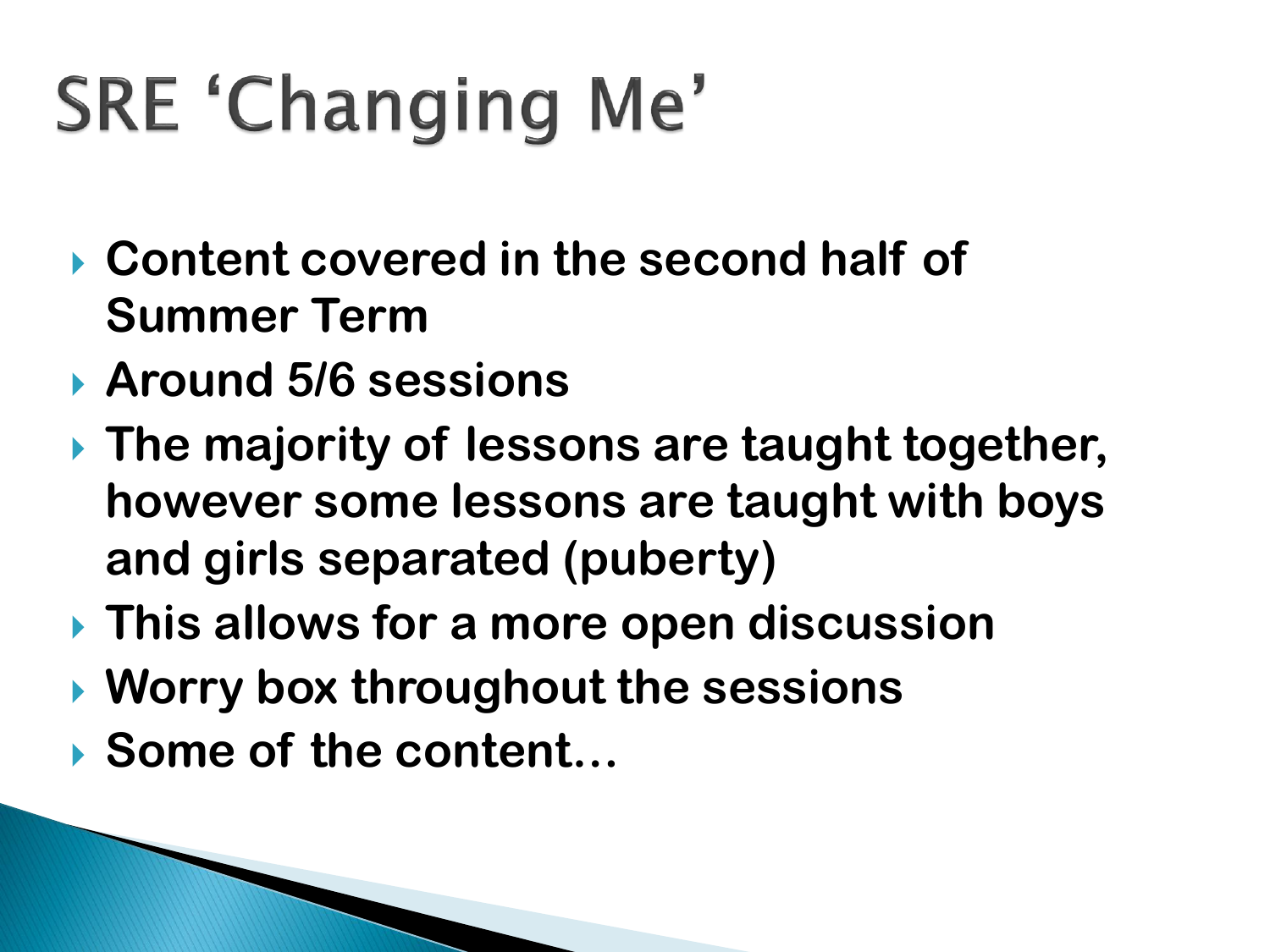#### **SRE 'Changing Me'**



- Self and body image Puberty for boys and girls
- ▶ Conception
- **Looking to the future** 
	- responsibilities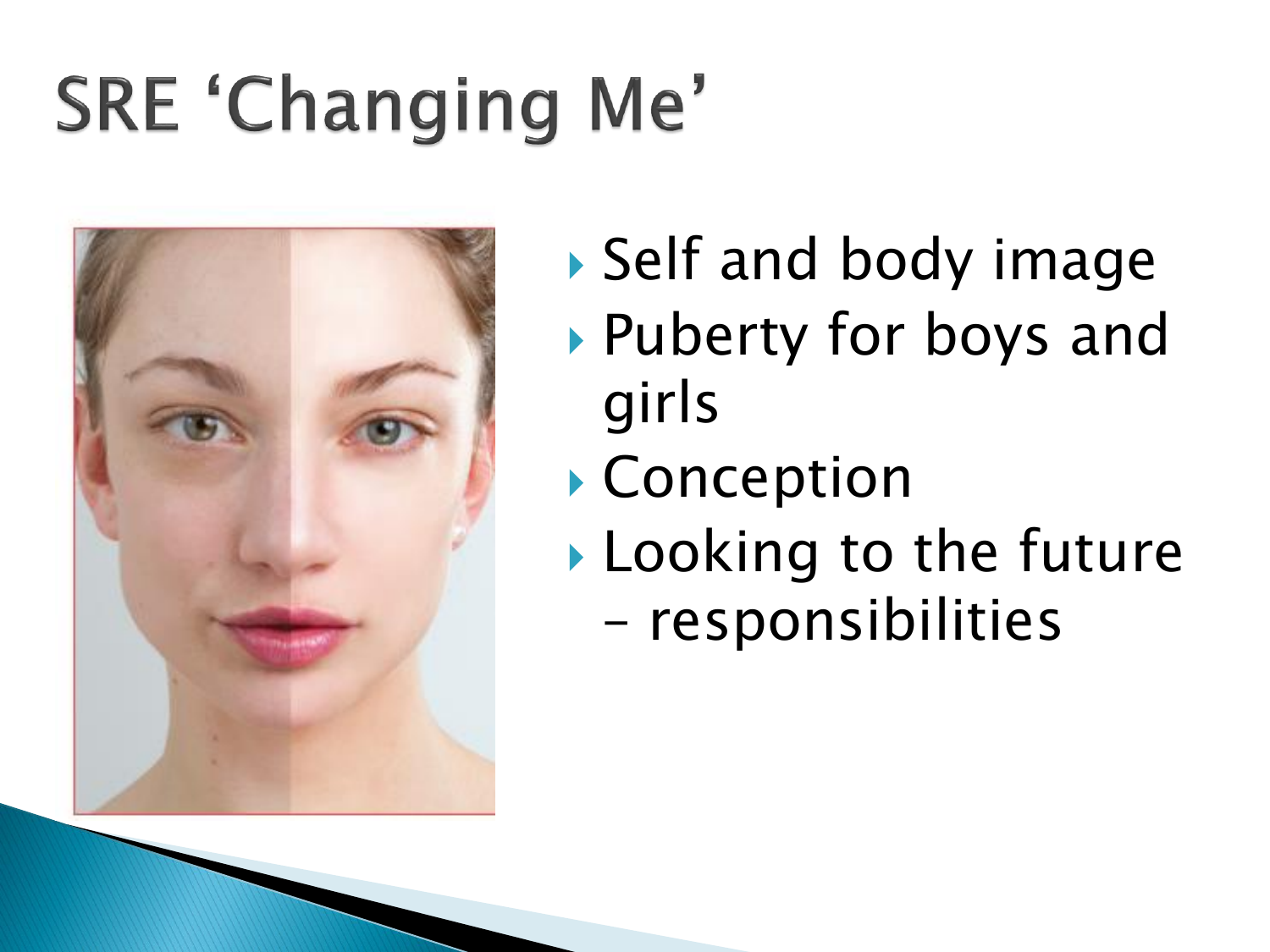#### **SRE 'Changing Me'**